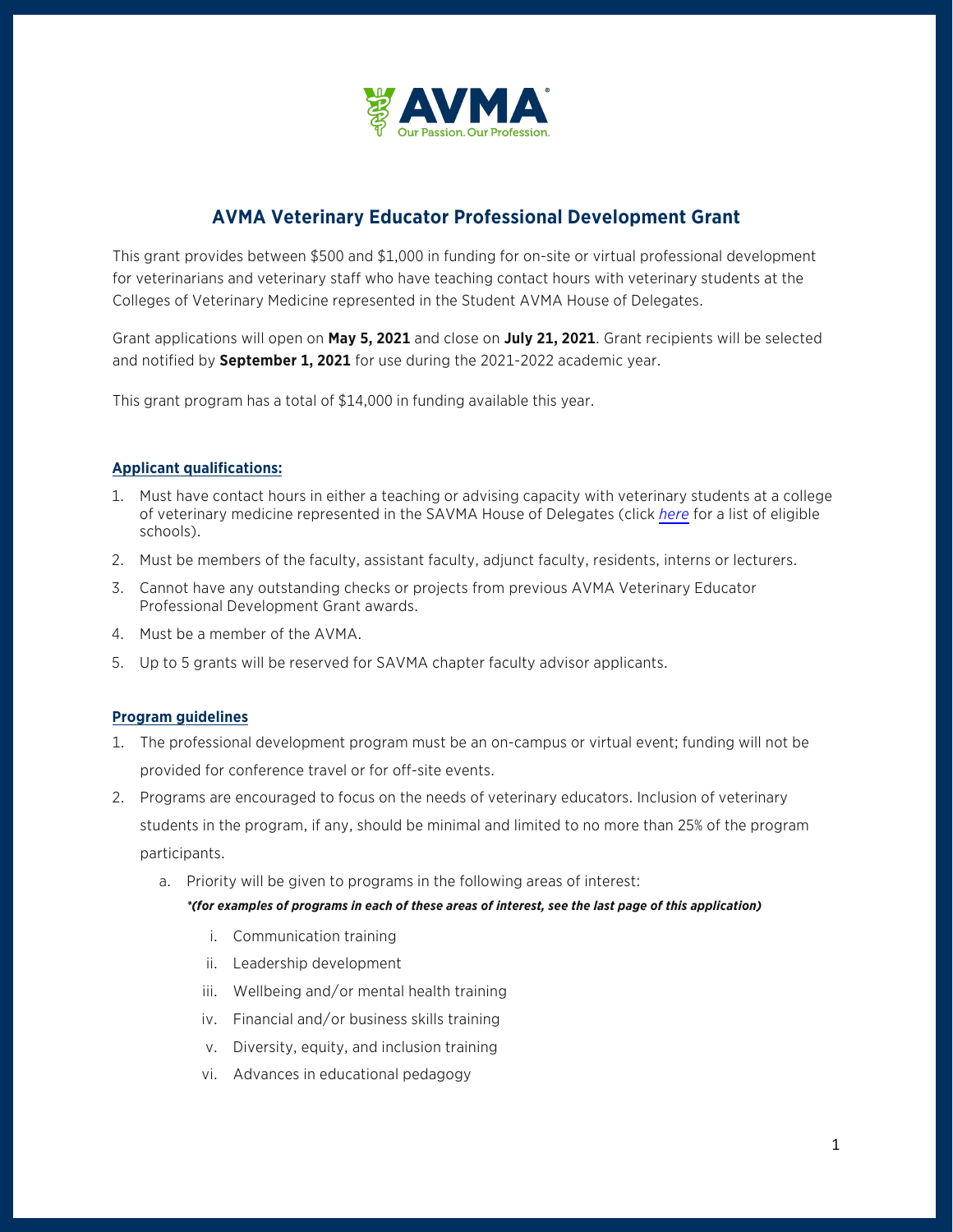### **Funding considerations:**

- 1. Grant funding is for direct costs only and cannot be used for in-kind contributions.
- 2. Grant funds are provided in the form of an ACH payment to the college of veterinary medicine/main university. Please verify that you are able to receive funding in this format for your proposed project prior to applying. Alternate forms of payment (check, wire transfer) may be possible if needed but still must be made payable to the college of veterinary medicine/main university.
- 3. Grant payment must be received by the recipient institution by December 31, 2021.

## **Additional grant requirements:**

- 1. Grant recipients will recognize the AVMA as a sponsor of the professional development event in eventspecific communications where appropriate. The AVMA will provide the necessary digital logo and materials.
- 2. Grant recipients are required to complete a brief (<200 words) post-event report that includes a short description of the event and attendance numbers for the event.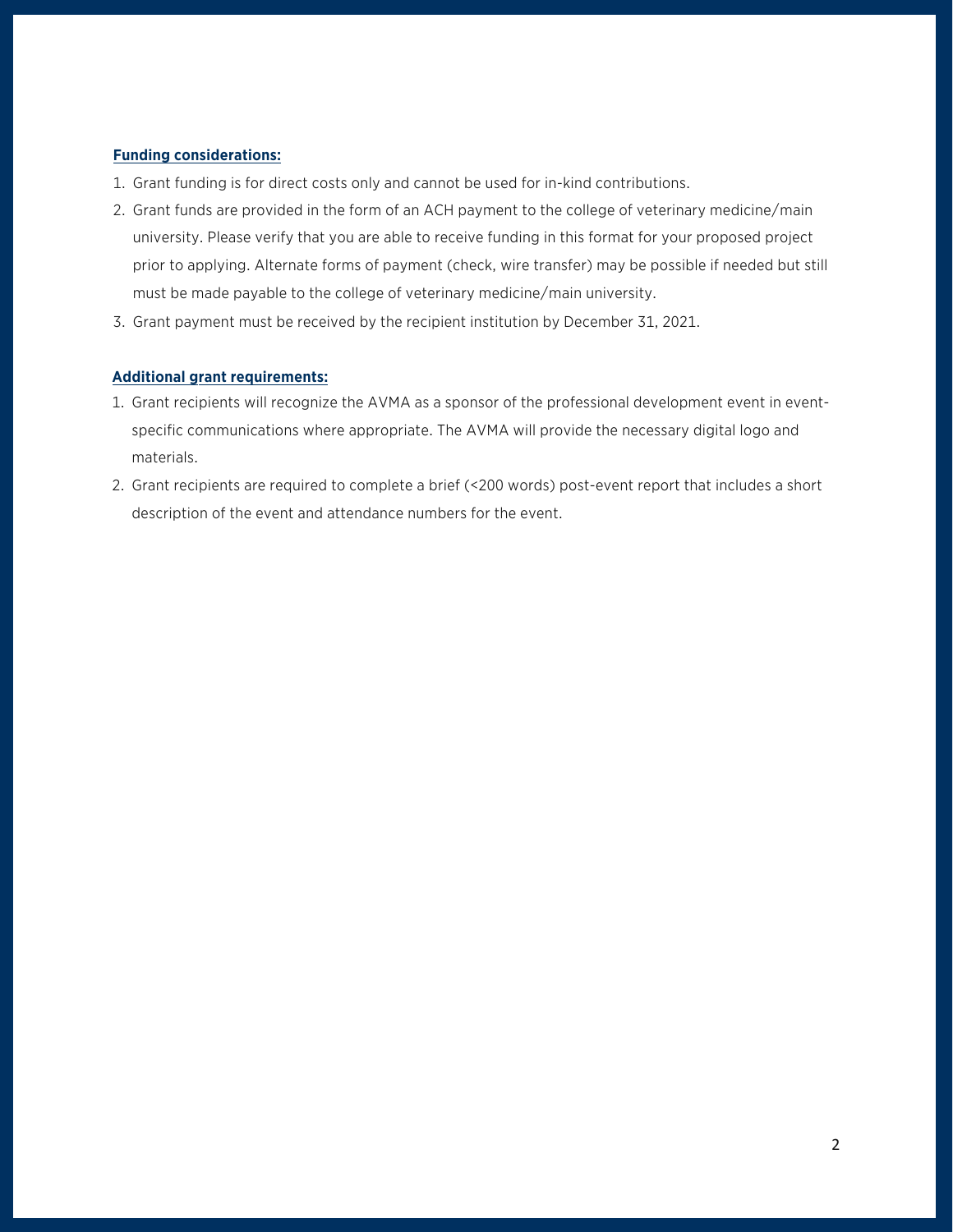

# **AVMA Veterinary Educator Professional Development Grant application**

Please use this electronic version of the application. To begin, click in the first blank field and then use the TAB key or mouse to move between fields. Once the application is completed, please save the file and email an electronic version to students@avma.org. Please email or call Dr. Derrick Hall at dhall@avma.org or 847-285-6681 with any questions regarding this application.

| Name | AVMA membership # |
|------|-------------------|

# **Please ensure your professional activity information is current at the AVMA website:**

## **avma.org/MyAVMA**

Phone **Email** 

Veterinary school/College:

Name of proposed event:

In one sentence, please provide a brief description of proposed event:

Anticipated date of proposed event *(can just be fall or spring semester)*:

Requested amount of funding *(between \$500 and \$1,000)*:

Describe your proposed event in detail *(speaker, retreat, interaction between faculty/students, etc.)*: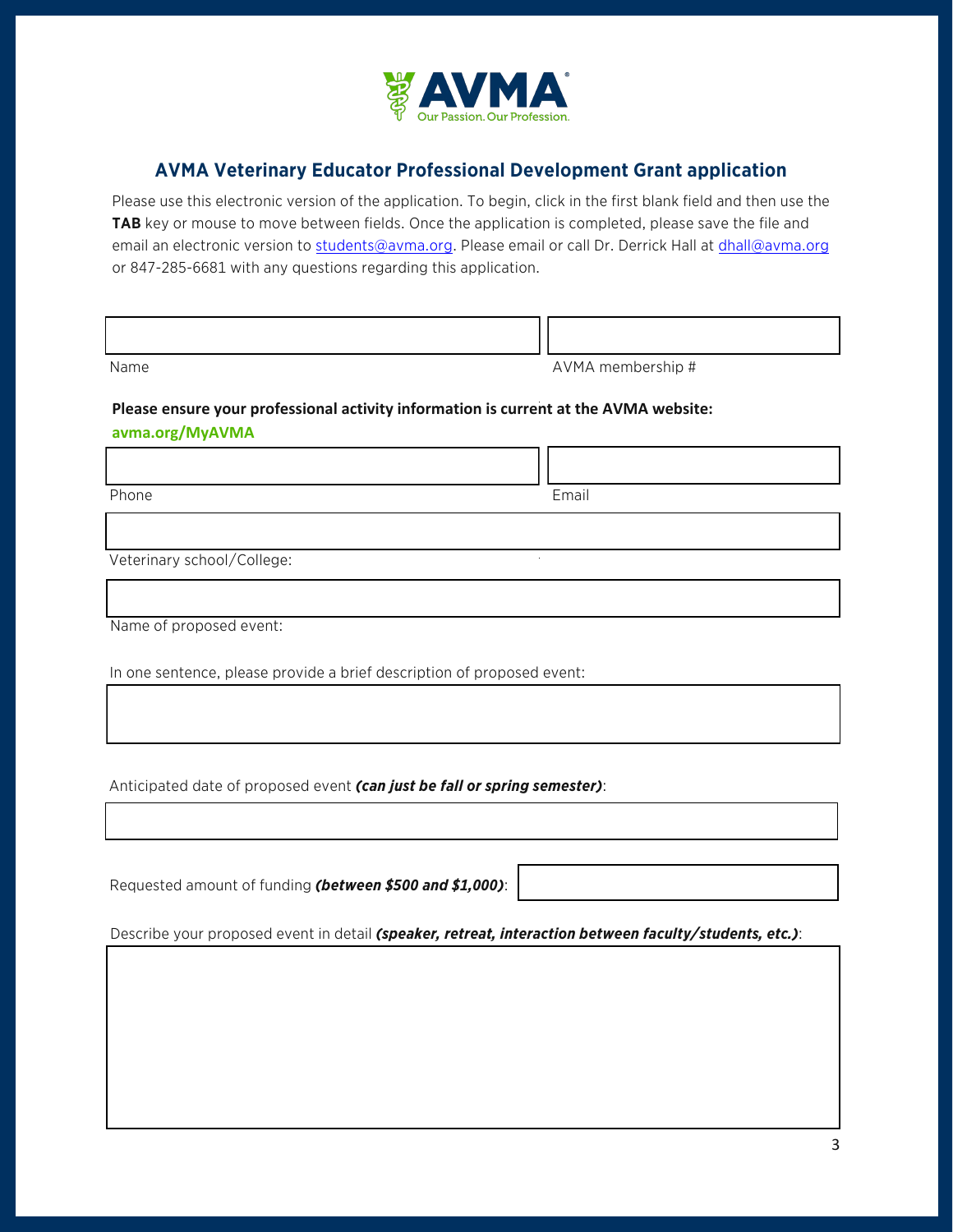Proposed budget *(please explain how the requested funds will be used):*

Number of faculty or veterinary educators that will participate:

Goals of the event *(please include specific outcomes expected and what impact the event will have at your CVM)*:

Please list any additional financial support *(matching funds)* from other sources *(college, industry, etc.)*:

Is this event a continuation of an existing program or a start-up? If an existing program, what has been done in the past? If a start-up, are there plans to continue such an event?

Any other additional information you would like the selection committees to know?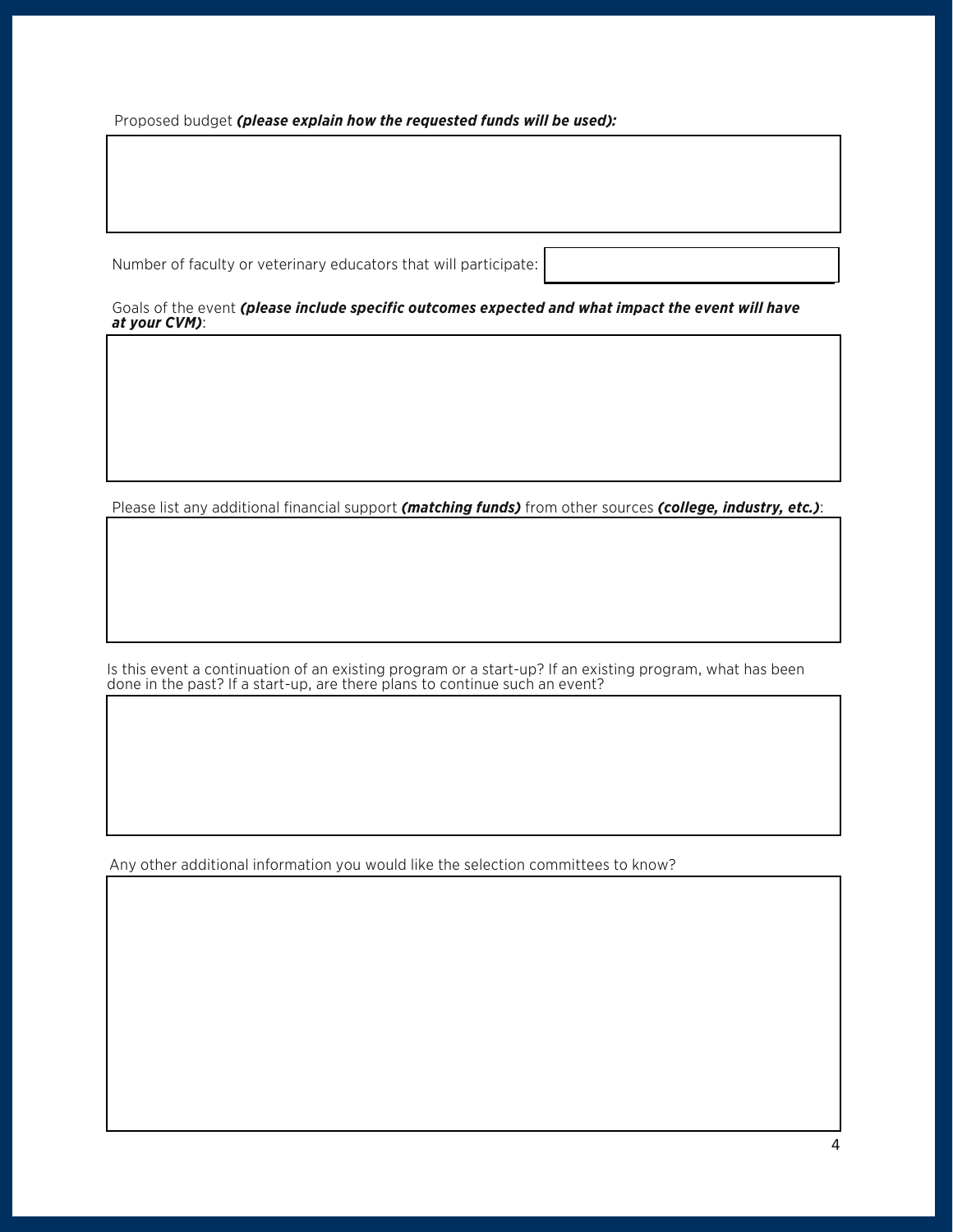APPLICANT AGREEMENT – If selected, I agree to administer the grant as stated in the enclosed application. I certify that I am a current member of the AVMA and that I meet all the applicant and grant requirements listed in this application. I certify that the information provided above is true and accurate to the best of my knowledge.

\*Name of applicant

\***By typing your name you agree that this is valid as your signature.**